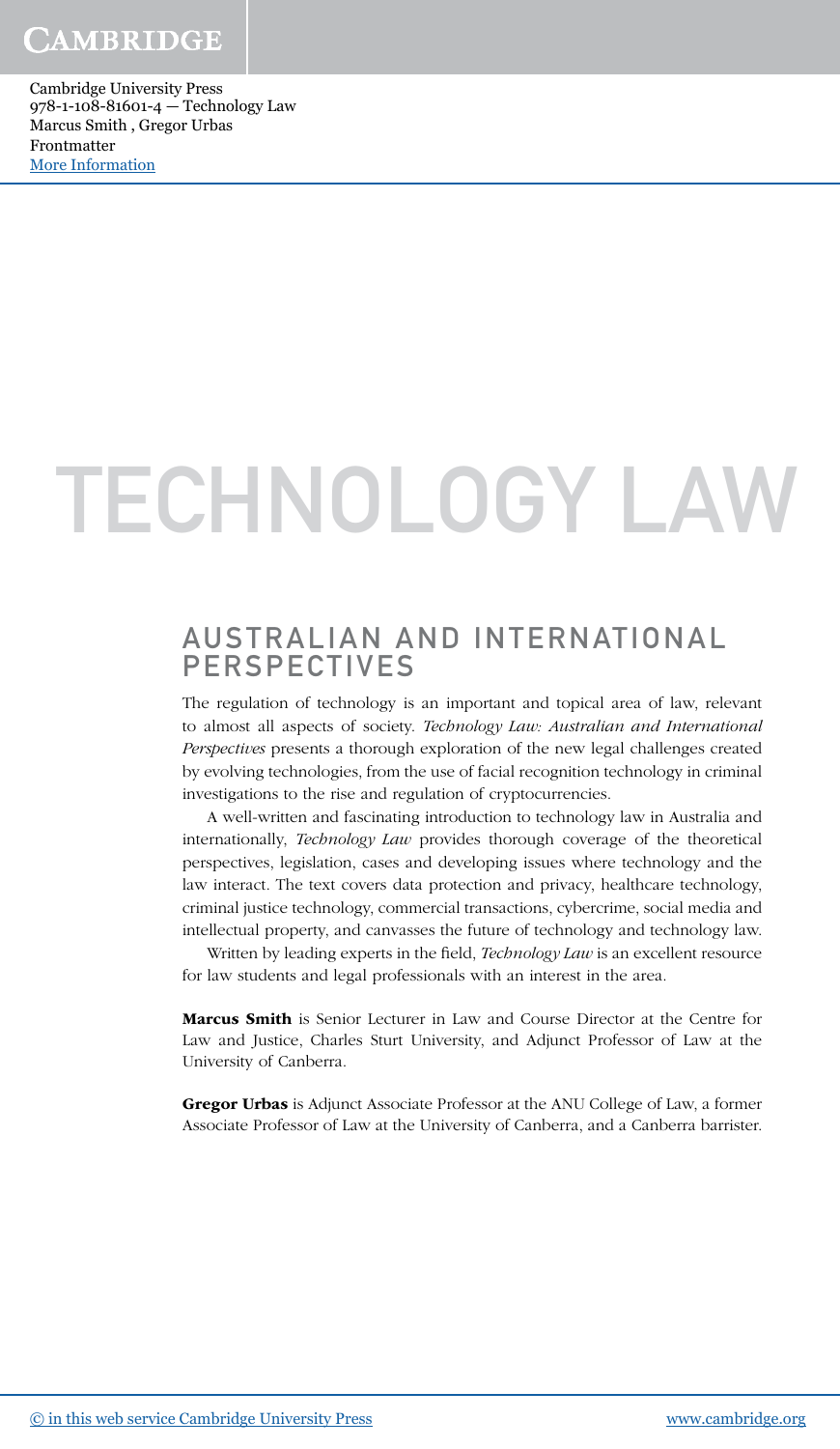Cambridge University Press 978-1-108-81601-4 — Technology Law Marcus Smith , Gregor Urbas Frontmatter [More Information](www.cambridge.org/9781108816014)

> Cambridge University Press acknowledges the Australian Aboriginal and Torres Strait Islander peoples of this nation. We acknowledge the traditional custodians of the lands on which our company is located and where we conduct our business. We pay our respects to ancestors and Elders, past and present. Cambridge University Press is committed to honouring Australian Aboriginal and Torres Strait Islander peoples' unique cultural and spiritual relationships to the land, waters and seas and their rich contribution to society.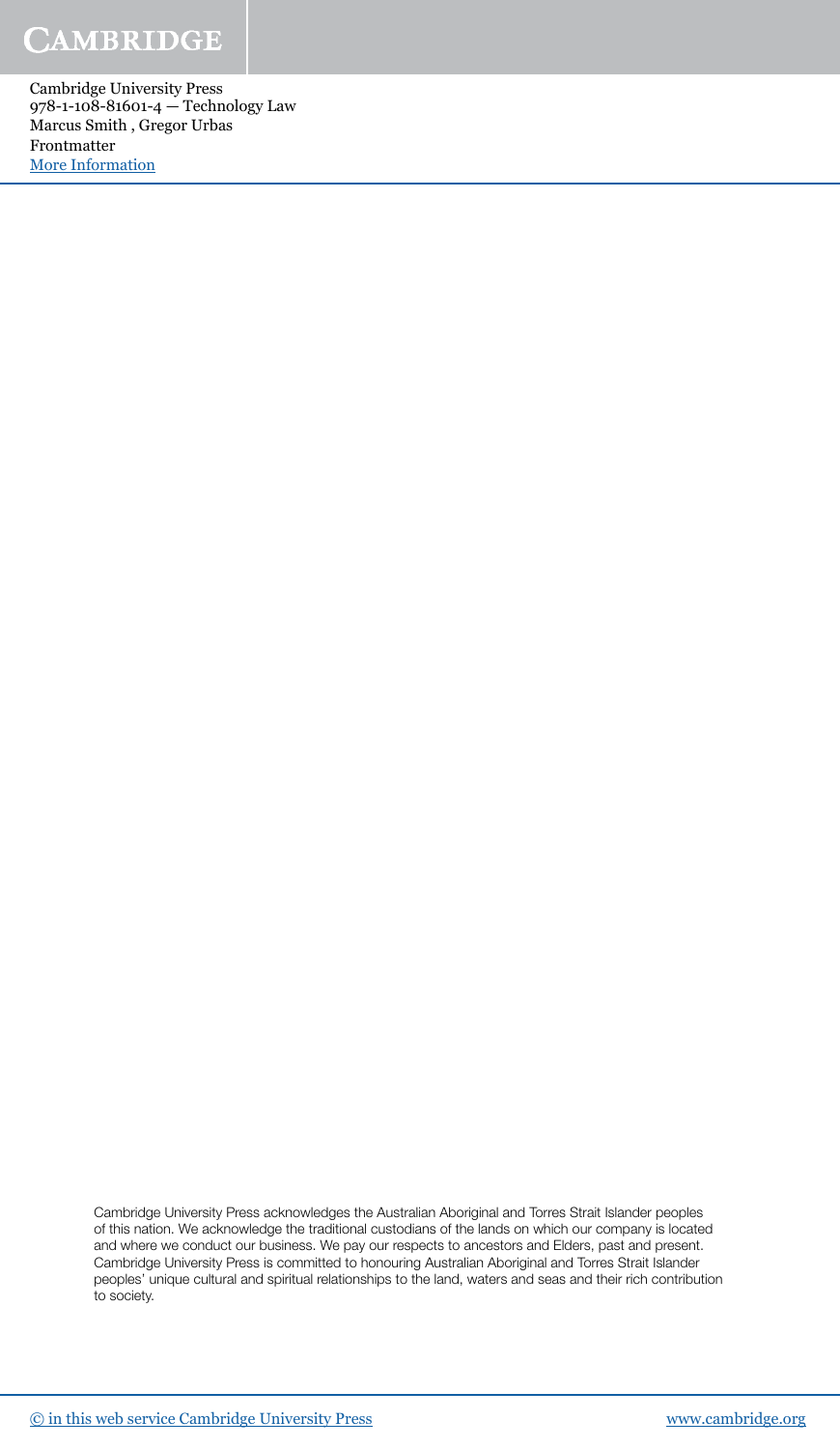Cambridge University Press 978-1-108-81601-4 — Technology Law Marcus Smith , Gregor Urbas Frontmatter [More Information](www.cambridge.org/9781108816014)

## AUSTRALIAN AND INTERNATIONAL PERSPECTIVES TECHNOLOGY LAW

Marcus Smith Gregor Urbas

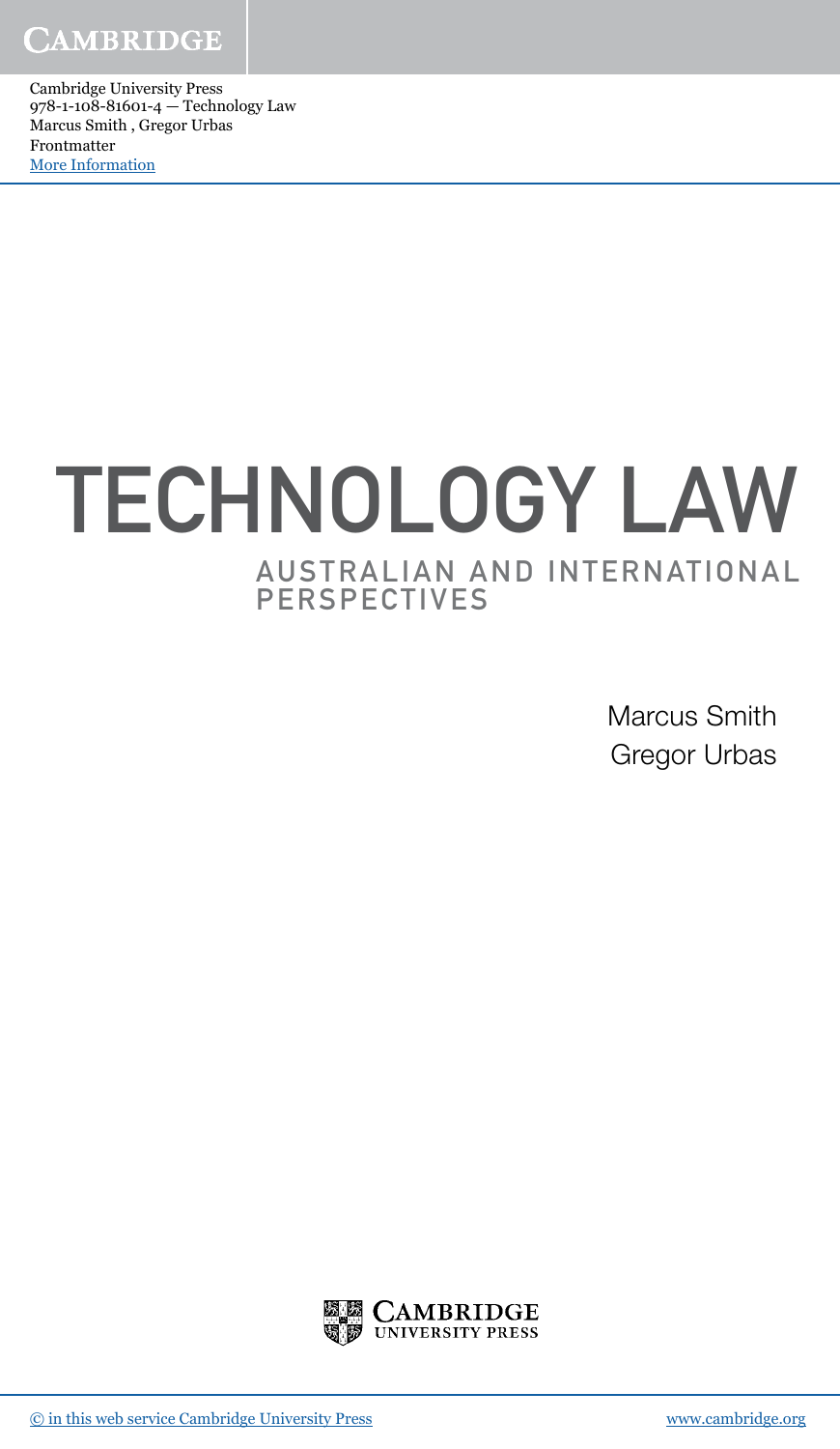

University Printing House, Cambridge CB2 8BS, United Kingdom

One Liberty Plaza, 20th Floor, New York, NY 10006, USA

477 Williamstown Road, Port Melbourne, VIC 3207, Australia

314–321, 3rd Floor, Plot 3, Splendor Forum, Jasola District Centre, New Delhi – 110025, India

79 Anson Road, #06–04/06, Singapore 079906

Cambridge University Press is part of the University of Cambridge.

It furthers the University's mission by disseminating knowledge in the pursuit of education, learning and research at the highest international levels of excellence.

www.cambridge.org Information on this title: www.cambridge.org/9781108816014

© Cambridge University Press 2021

This publication is copyright. Subject to statutory exception and to the provisions of relevant collective licensing agreements, no reproduction of any part may take place without the written permission of Cambridge University Press.

First published 2021

Cover designed by Tanya De Silva-McKay

Typeset by Integra Software Services Pvt. Ltd.

Printed in Singapore by C & C Offset Printing Co., Ltd, February 2021

A catalogue record for this publication is available from the British Library

A catalogue record for this book is available from the National Library of Australia

ISBN 978-1-108-81601-4 Paperback

Additional resources for this publication at www.cambridge.org/highereducation/ isbn/9781108816014/resources

#### Reproduction and communication for educational purposes

The Australian Copyright Act 1968 (the Act) allows a maximum of one chapter or 10% of the pages of this work, whichever is the greater, to be reproduced and/or communicated by any educational institution for its educational purposes provided that the educational institution (or the body that administers it) has given a remuneration notice to Copyright Agency Limited (CAL) under the Act.

For details of the CAL licence for educational institutions, contact:

Copyright Agency Limited Level 12, 66 Goulburn Street Sydney NSW 2000 Telephone: (02) 9394 7600 Facsimile: (02) 9394 7601 E-mail: memberservices@copyright.com.au

Cambridge University Press has no responsibility for the persistence or accuracy of URLs for external or third-party internet websites referred to in this publication and does not guarantee that any content on such websites is, or will remain, accurate or appropriate.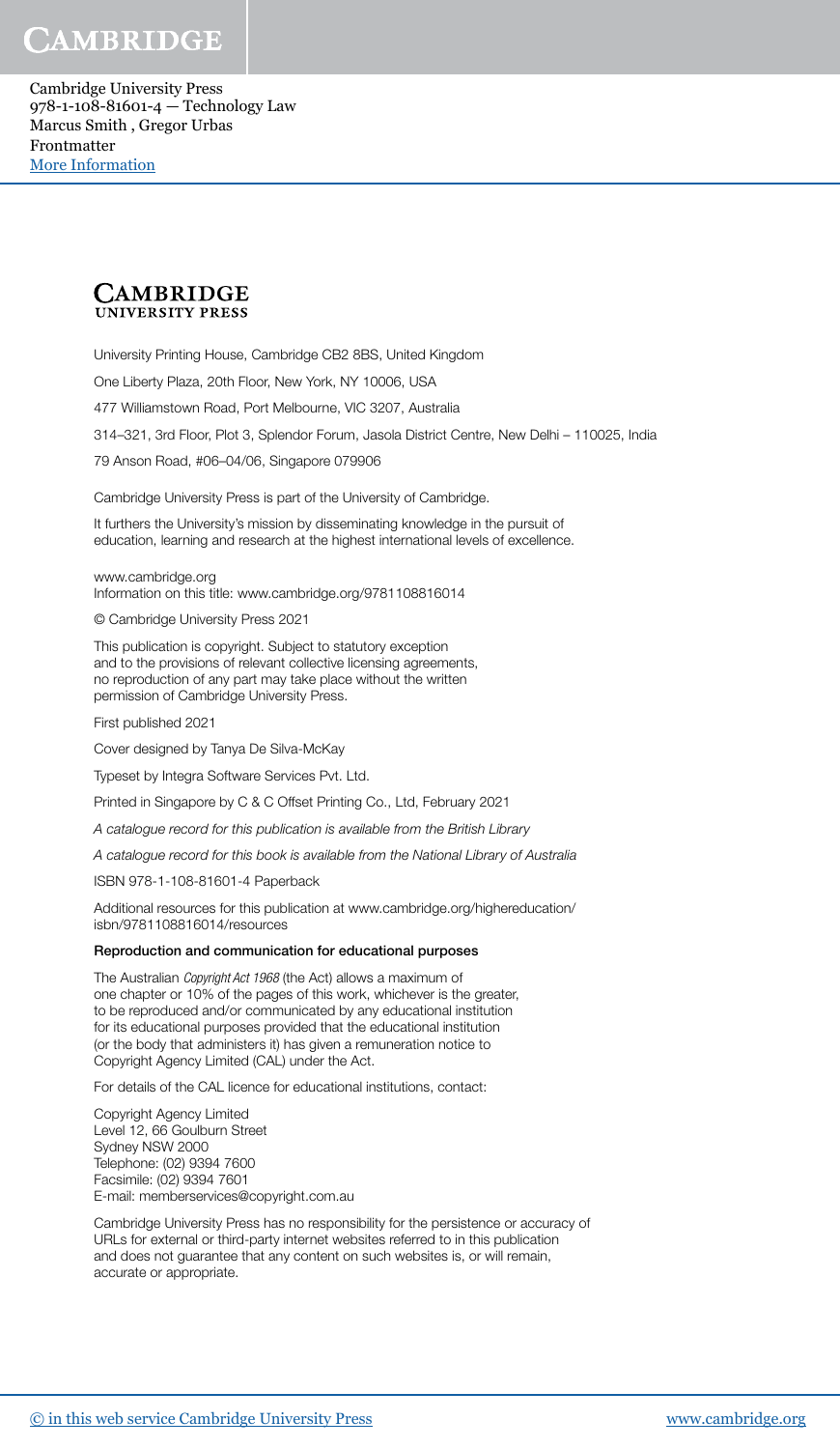Cambridge University Press 978-1-108-81601-4 — Technology Law Marcus Smith , Gregor Urbas Frontmatter [More Information](www.cambridge.org/9781108816014)

## **CONTENTS**

| Preface<br>Table of cases |                                       | İХ             |
|---------------------------|---------------------------------------|----------------|
|                           |                                       | $\chi$         |
|                           | Table of statutes                     | xiv            |
|                           | Acknowledgements                      | хiх            |
| 1                         | Introduction to technology law        | 1              |
|                           | Conceptualising technology law        | $\overline{2}$ |
|                           | Recent developments in technology law | 4              |
|                           | Overview of the text                  | 10             |
| $\mathbf{2}$              | Technology, regulation and theory     | 14             |
|                           | Introduction                          | 15             |
|                           | Regulation                            | 15             |
|                           | Political theory                      | 24             |
|                           | Ethical theory                        | 30             |
|                           | Philosophy of science                 | 33             |
|                           | Conclusion                            | 36             |
| 3                         | Privacy and data protection           | 37             |
|                           | Introduction                          | 38             |
|                           | Privacy: Concepts and context         | 38             |
|                           | Australian privacy law                | 41             |
|                           | International perspectives            | 57             |
|                           | Conclusion                            | 63             |
| 4                         | Law, technology and healthcare        | 64             |
|                           | Introduction                          | 65             |
|                           | Fundamental issues                    | 65             |
|                           | Genomics                              | 71             |
|                           | Assisted reproductive technology      | 78             |
|                           | Developing forms of health technology | 83             |
|                           | Conclusion                            | 92             |
|                           |                                       |                |

v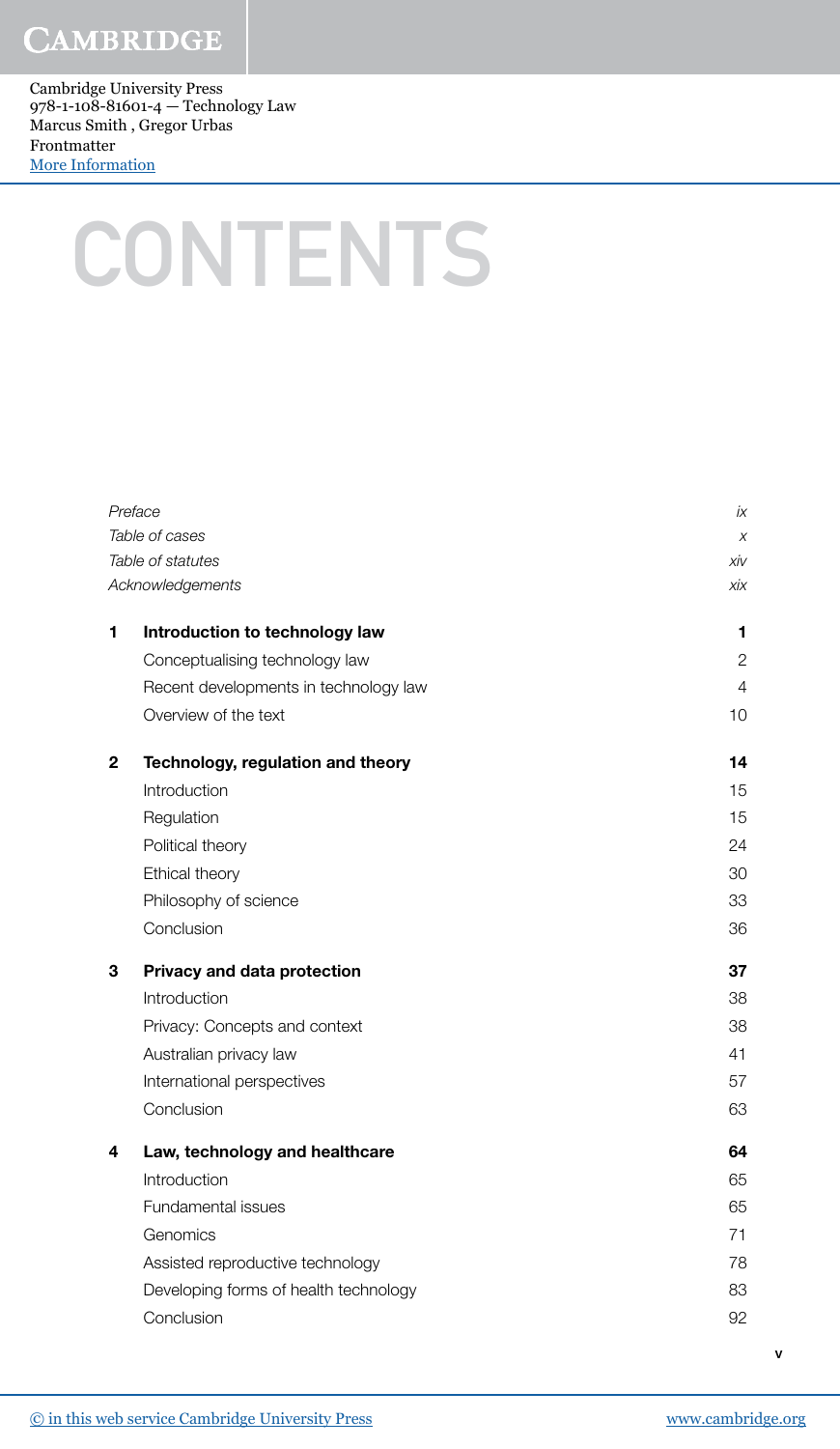Cambridge University Press 978-1-108-81601-4 — Technology Law Marcus Smith , Gregor Urbas Frontmatter [More Information](www.cambridge.org/9781108816014)

| 5 | Law, technology and commercial transactions                | 93  |
|---|------------------------------------------------------------|-----|
|   | Introduction                                               | 94  |
|   | Digital currencies                                         | 94  |
|   | Smart contracts                                            | 99  |
|   | Online markets and services                                | 101 |
|   | Anti-competitive behaviour                                 | 103 |
|   | Professional and government services                       | 104 |
|   | Robotics and regulation                                    | 107 |
|   | Conclusion                                                 | 110 |
| 6 | Law, technology and the criminal justice system            | 111 |
|   | Introduction                                               | 112 |
|   | Technology-based identification                            | 112 |
|   | Fingerprint identification                                 | 117 |
|   | DNA identification                                         | 122 |
|   | Facial recognition                                         | 132 |
|   | Conclusion                                                 | 138 |
|   |                                                            |     |
| 7 | <b>Cybercrime</b>                                          | 140 |
|   | Introduction                                               | 141 |
|   | Computer hacking                                           | 141 |
|   | Online fraud                                               | 147 |
|   | Cyberterrorism                                             | 154 |
|   | Cyberwarfare                                               | 156 |
|   | National security                                          | 159 |
|   | Conclusion                                                 | 161 |
| 8 | Social media and communications                            | 162 |
|   | Introduction                                               | 163 |
|   | Social media                                               | 163 |
|   | Regulating social media                                    | 165 |
|   | Online defamation, vilification and incitement to violence | 168 |
|   | Cyber harassment, stalking and bullying                    | 173 |
|   | Illegal and offensive content                              | 178 |

vi Contents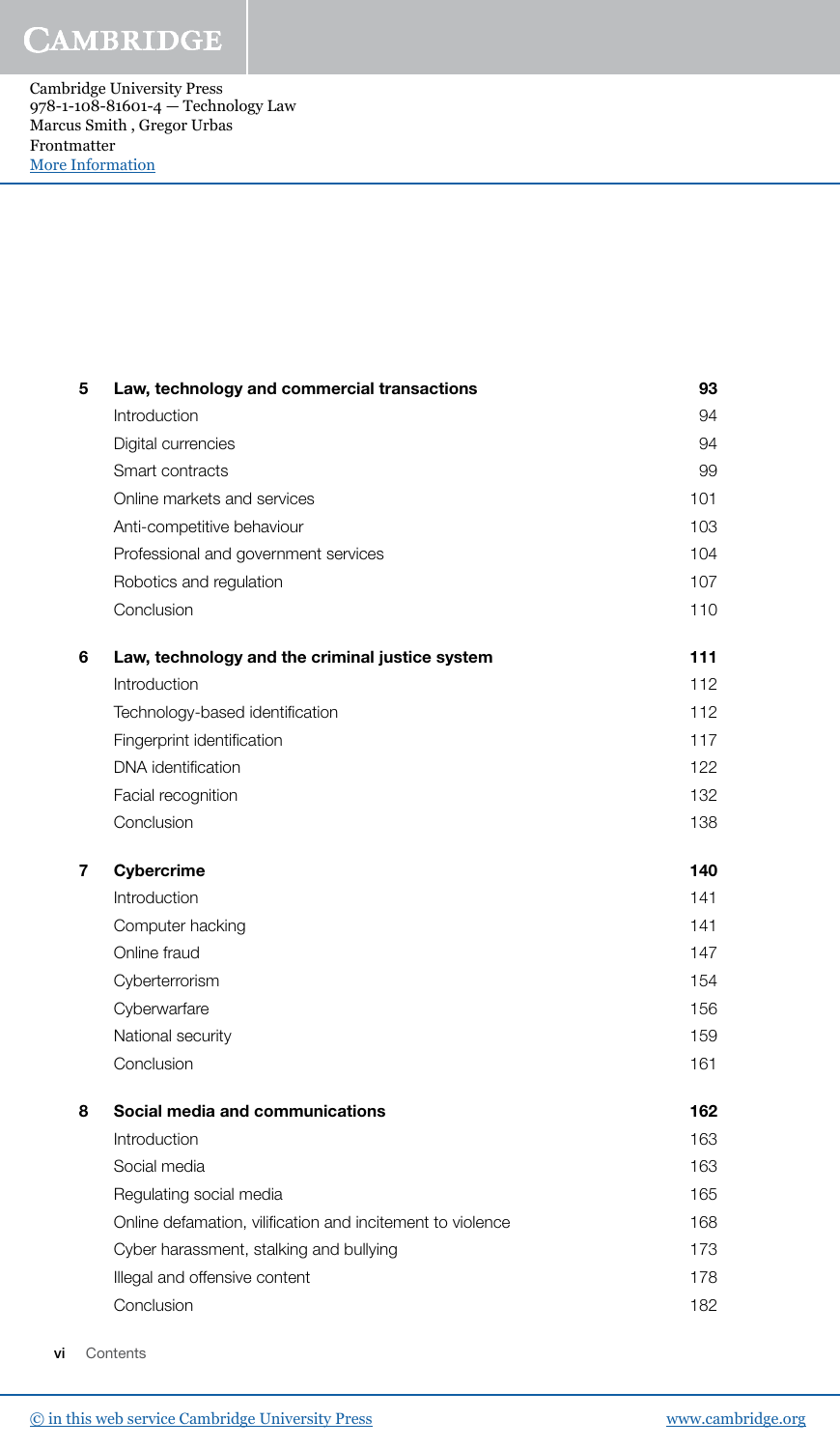Cambridge University Press 978-1-108-81601-4 — Technology Law Marcus Smith , Gregor Urbas Frontmatter [More Information](www.cambridge.org/9781108816014)

| 9     | <b>Intellectual property</b>                       | 184 |
|-------|----------------------------------------------------|-----|
|       | Introduction                                       | 185 |
|       | Patents and computing technologies                 | 186 |
|       | Copyright and entertainment industries             | 190 |
|       | Trade marks and business products                  | 194 |
|       | Online enforcement of intellectual property rights | 196 |
|       | Conclusion                                         | 200 |
| 10    | International investigation and enforcement        | 202 |
|       | Introduction                                       | 203 |
|       | Investigation                                      | 203 |
|       | Jurisdiction and international cooperation         | 210 |
|       | Prosecution decision-making                        | 216 |
|       | Conclusion                                         | 219 |
| 11    | <b>Future directions in technology law</b>         | 220 |
|       | Introduction                                       | 221 |
|       | Access, control and risk                           | 222 |
|       | Conclusion                                         | 226 |
| Index |                                                    | 227 |

Contents vii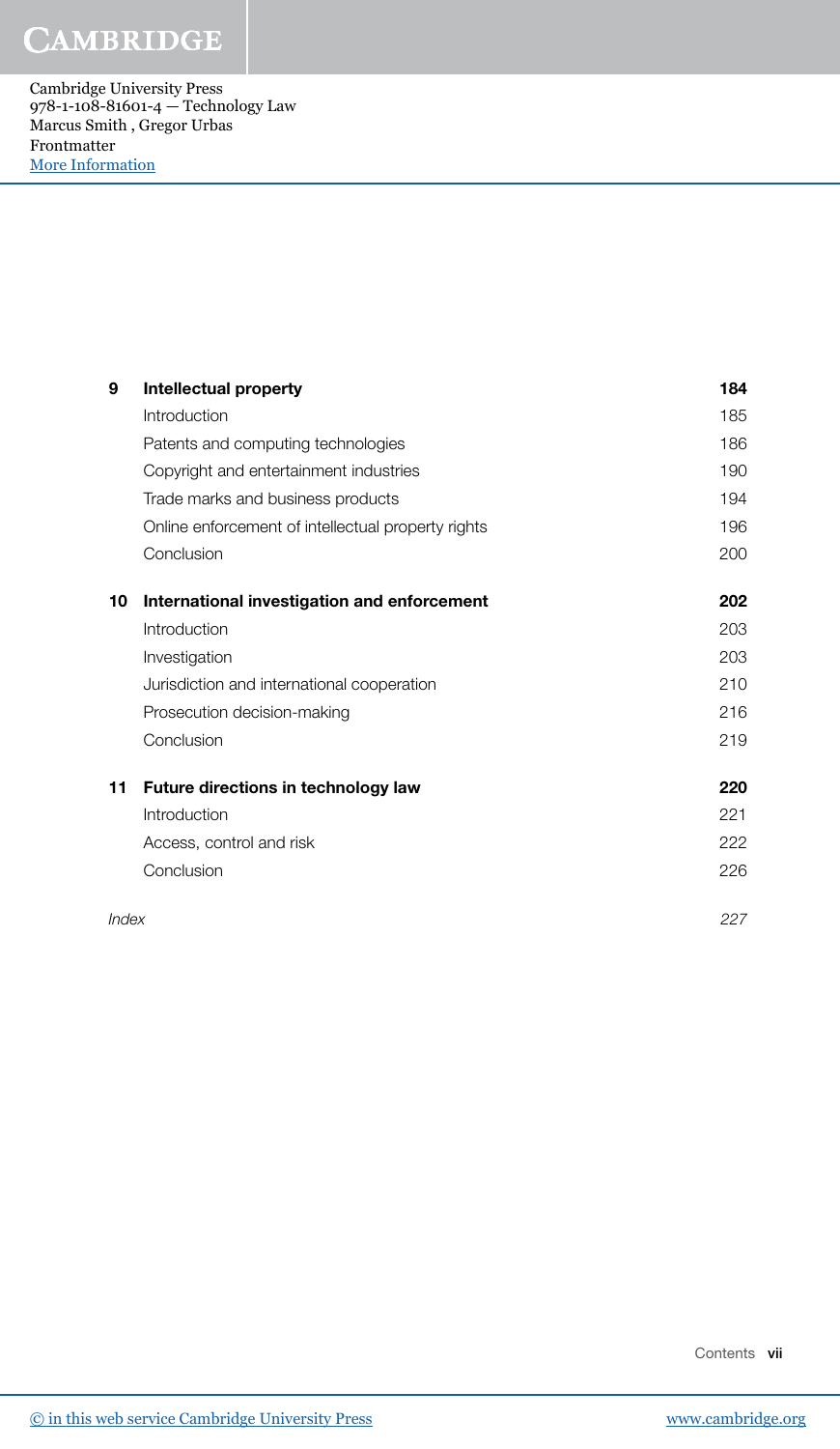Cambridge University Press 978-1-108-81601-4 — Technology Law Marcus Smith , Gregor Urbas Frontmatter [More Information](www.cambridge.org/9781108816014)

## PREFACE

Technology law is a diverse, interesting and highly relevant field, touching on some of the most significant legal and social issues of the day. This text explores technology law in its socio-legal context in Australia and around the world. It critically examines law and regulation relating to technology developments, incorporating relevant theoretical perspectives.

Available texts to date in Australia have focused on cybercrime law. Some texts, published further afield in the United Kingdom, have broadened this to information technology law, branching out beyond cybercrime to include allied areas such as privacy, e-commerce and intellectual property. This text takes a broader approach in defining the field of technology law. In addition to encompassing cybercrime, privacy, commercial transactions and intellectual property, it extends technology law to also include healthcare and criminal justice, providing a more complete discussion, and expanding the horizon of the field to incorporate a holistic view of the regulation of technology in our society.

We have taken this approach with a view to better conceptualising the relationships between these related areas of law, in what continues to be a flourishing area of national and international academic study and law reform. It offers a new way forward for this burgeoning area of legal scholarship, and will be of interest to practitioners, policymakers, academics and students.

#### Marcus Smith and Gregor Urbas

September 2020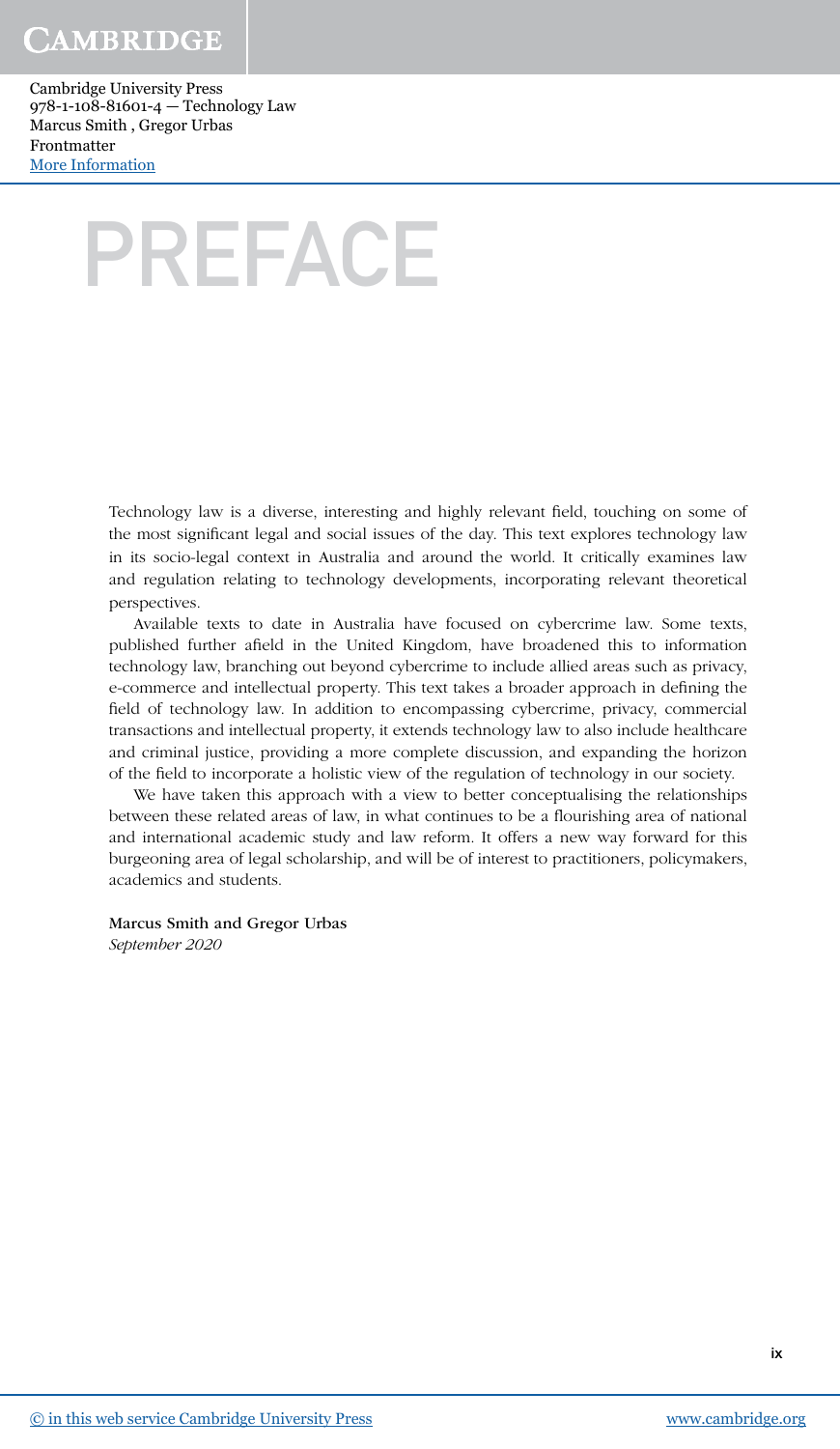Cambridge University Press 978-1-108-81601-4 — Technology Law Marcus Smith , Gregor Urbas Frontmatter [More Information](www.cambridge.org/9781108816014)

## TABLE OF CASES

Alice Corporation Pty Ltd v CLS Bank International, 573 US 208 (2014), 188 Amato v Commonwealth, Federal Court Registry consent orders (27 November 2019), 106 Association for Molecular Pathology v Myriad Genetics Inc, 133 S Ct 2107 (2013), 7, 75 Australasian Performing Right Association Ltd v Telstra Corporation Ltd (2019) 369 ALR 529, 200 Australian Competition and Consumer Commission v Google Inc  $(2012)$  201 FCR 503, 196 Australian Information Commission v Facebook Inc (2020) 144 ACSR 88, 168 Bauer Media Pty Ltd v Wilson (No 2) (2018) 56 VR 674, 169 Bazley v Wesley Monash IVF Pty Ltd [2011] 2 Qd R 207, 70 Beausoleil v The Sisters of Charity (1964) 53 DLR (2d) 65,  $66$ Bennett v Police [2005] SASC 167, 121 Bing! Software Pty Ltd v Bing Technologies Pty Ltd (No 1) (2008) 79 IPR 454, 194 Breen v Williams (1996) 43 ALD 481, 67–8 Brightwater Care Group v Rossiter (2009) 40 WAR 84, 66 Brown v Tasmania [2008] TASSC 33, 150 C (adult: refusal of medical treatment), Re [1994] 1 All ER 819, 67 Caripis v Victoria Police (Health and Privacy) [2012] VCAT 1472, 50 Chatterton v Gerson [1981] OB  $432, 67$ Cheng v Lok [2020] SASC 14, 169 Commissioner of Patents v Rokt Pty Ltd (2020) 379 ALR 86, 188 Commissioner of Patents v RPL Central Pty Ltd (2015) 238 FCR 27, 187 Cooper v Universal Music Australia Pty Ltd (2006) 156 FLR 380, 198 Dallas Buyers Club LLC v iiNet Ltd (No 4) (2015) 327 ALR 702, 200 D'Arcy v Myriad Genetics Inc (2015) 258 CLR 334, 7, 75–6 Dasreef Pty Ltd v Hawchar (2011) 243 CLR 588, 121 Daubert v Merrell Dow Pharmaceuticals Inc, 113 S Ct 2786 (1993), 23 Doodeward v Spence (1908) 6 CLR 406, 70 Dow Jones and Co Inc v Gutnick (2002) 210 CLR 575, 168–9 DPP v Camaj [2019] VCC 2200, 205 DPP v Carpenter [2019] VCC 1453, 147 DPP v Ortell [2016] VCC 1459, 182 DPP v Paulino (2017) 54 VR 109, 132 DPP v Watts [2016] VCC 1726, 120 DPP v Wise (a pseudonym) [2016] VSCA 173, 132 Duncan v Medical Practitioners Disciplinary Committee [1986] 1 NZLR 513, 67 DW v The Queen (2014) 239 A Crim R 192, 206 E & J Gallo Winery v Lion Nathan Australia Pty Ltd (2010) 241 CLR 144, 194 Encompass Corporation Pty Ltd v InfoTrack Pty Ltd (2019) 372 ALR 646, 188 Foxtel Management Pty Ltd v TPG Internet Pty Ltd (2017) 349 ALR 154, 200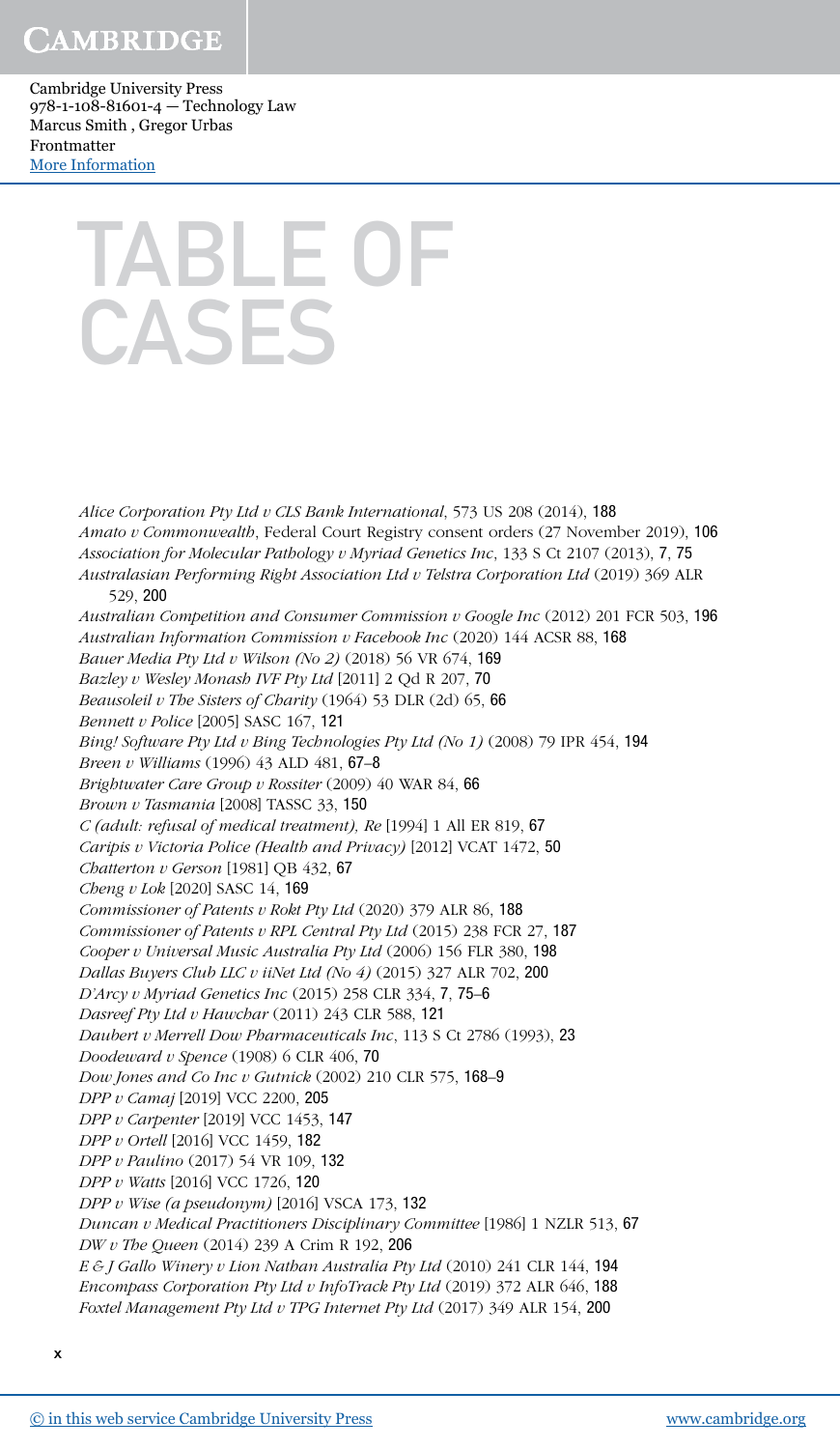Cambridge University Press 978-1-108-81601-4 — Technology Law Marcus Smith , Gregor Urbas Frontmatter [More Information](www.cambridge.org/9781108816014)

> Foxtel Management Pty Ltd v TPG Internet Pty Ltd (2019) 148 IPR 432, 200 Ghebrat v The Queen (2011) 214 A Crim R 140, 122 Gillick v West Norfolk and Wishbech Area Health Authority [1986] AC 112, 67 Google Inc v Australian Competition and Consumer Commission (2013) 249 CLR 435, 196 Google Inc v Commission nationale de l'informatique et des libertés, 24 September 2019, 58–9 Google Inc v Trkulja (2016) 342 ALR 504, 169–70 Google Spain SL, Google Inc v Agencia Española de Protección de Datos and Mario Costeja González [2014] ECR I-000, 57–8 Grant v Marshall [2003] FCA 1161, 206 Greenburg v Miami Children's Hospital Research Institute Inc, 262 D Supp 2d 1064 (2003), 75 Griffiths v United States of America (2005) 143 FCR 182, 215 HG v The Queen (1999) 197 CLR 414, 121 Hillier v The Queen [2005] ACTCA 48, 131 Hillier v The Queen [2008] ACTCA 3, 131 Hodgetts v Tasmania (2018) 29 Tas R 310, 150 Honeysett v The Queen  $(2013)$  233 A Crim R 152, 138 Honeysett v The Queen (2014) 253 CLR 122, 121, 137–8 Jama (2008), unreported, 130, 139 Jane Doe v America Online, Inc, 783 So2d 1010 (2001), 166 Jones v Toben (2002) 71 ALD 629, 171 JP v DPP (NSW) (2015) 256 A Crim R 447, 121 JS and LS v Patient Review Panel [2011] VCAT 856, 81 Kabbabe v Google LLC [2020] FCA 126, 170 Katz v United States, 389 US 347 (1967), 206 Koowarta v Bjelke-Petersen (1982) 153 CLR 168, 42 Larkin v The Queen [2012] WASCA 238, 218 Luppino v Fisher (No 2) [2019] FCA 1100, 205 Ly v The Queen (2014) 175 227 FCR 304, 192 Makita (Australia) Pty Ltd v Sprowles (2001) 52 NSWLR 705, 121, 218 Martin v The Oueen [2019] NSWCCA 197, 219 Maryland v King, 569 US 435 (2013), 125 McConnell Dowell Constructors (Australia) Pty Ltd v Santam Ltd (No 1) (2016) 51 VR 421, 105 Mickelberg v The Queen (2004) 29 WAR 13, 121 Moore v Regents of the University of California, 793 P 2d 479 (1990), 70, 75 Murdoch v The Queen (2007) 167 A Crim R 329, 137 Murdoch v The Queen [2007] HCATrans 321, 137 National Research Development Corporation v Commissioner of Patents (1959) 102 CLR 252, 187 Nguyen v The Queen (2018) 274 A Crim R 534, 207 Parker v The King (1912) 14 CLR 681, 120 Pokémon Company International, Inc v Redbubble Ltd (2017) 351 ALR 676, 194 R v Ahola (No 6) [2013] NSWSC 703, 122

> > Table of cases xi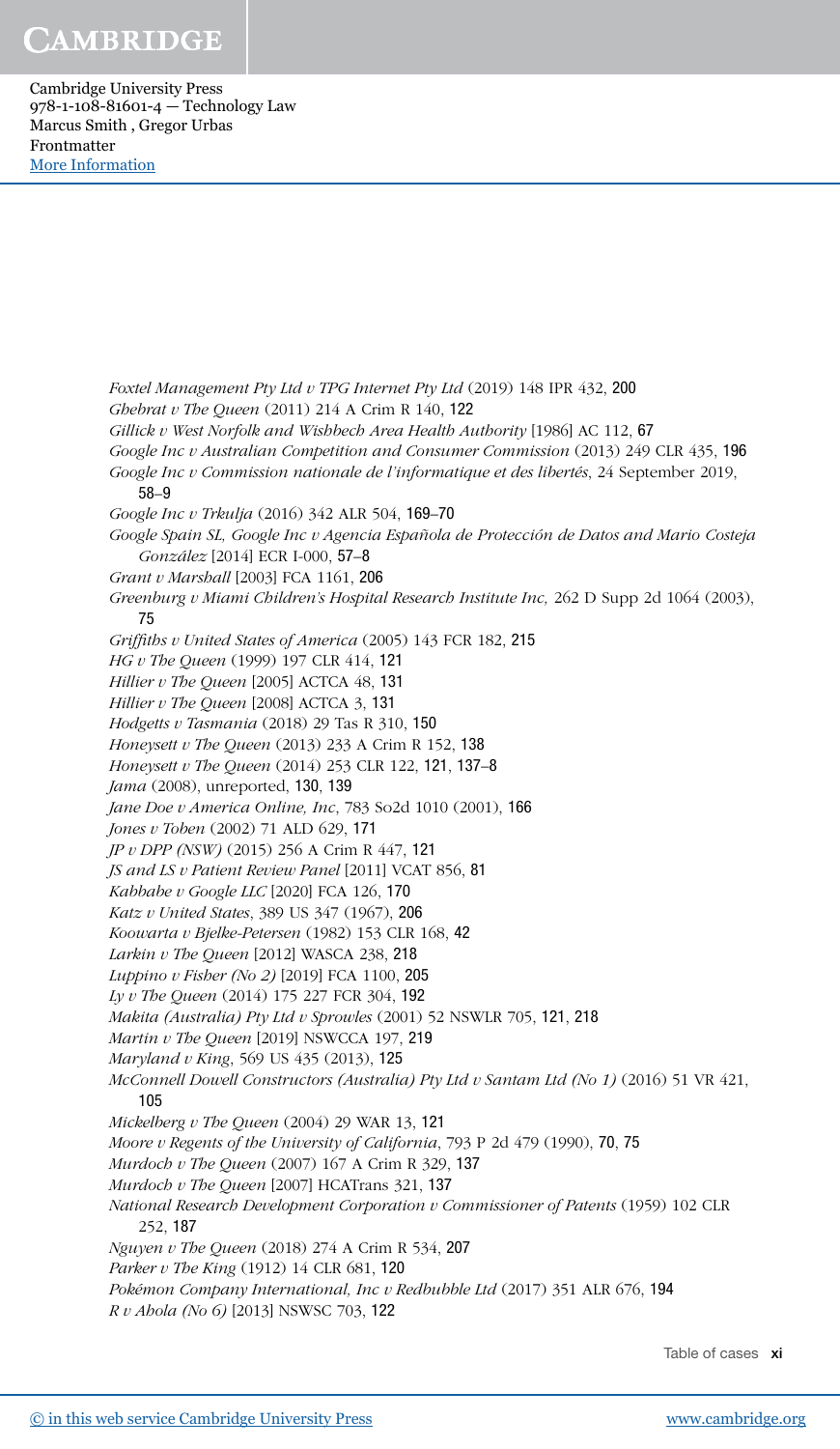Cambridge University Press 978-1-108-81601-4 — Technology Law Marcus Smith , Gregor Urbas Frontmatter [More Information](www.cambridge.org/9781108816014)

R v Cartwright [2018] ACTSC 132, 174

R v EP (No 3) [2019] ACTSC 242, 174 R v Fitzgerald [2005] SADC 118, 121 R v Hardstaff [2016] QSC 299, 207 R v Henderson [2009] ACTCA 20, 175 R v Hillier (2007) 228 CLR 618, 131 R v Johnston [2020] ACTSC 46, 205  $R v$  Kelly and Lindsay [1998] 3 All ER 741, 70 R v Lodhi (2006) 199 FLR 364, 156  $R v$  Marper and  $S$  (2002) EWCA Civ 1275, 124  $R v$  Marper and S [2004] UKHL 39, 124 R v McDonald and Deblaquiere (2013) 233 A Crim R 185, 174  $R v$  Mental Health Act Commission; Ex parte  $X(1991)$  9 BMLR 77, 67 R v Millard [2006] ACTSC 56, 121 R v Mitchell [1997] ACTSC 93, 120 R v Murdoch (No 4) (2005) 195 FLR 421, 137 R v NO (2018) 330 FLR 134, 175 R v Pfennig (No 2) [2016] SASC 171, 116 R v Pitchfork [2009] EWCA Crim 963, 123 R v Priest (2011) 209 A Crim R 254, 207, 208, 213 R v Regan [2014] NSWDC 118, 120 R v Simonetti [2018] ACTSC 31, 174 R v Stubbs (2009) 228 FLR 221, 179, 207, 208, 213 R v Tahiraj [2014] QCA 353, 178, 218 R v Tamawiwy (No 4) [2015] ACTSC 371, 174 R v Trewin [2018] ACTSC 109, 120 R v Zhong [2018] NSWLC 1, 217–18 R (Burke) v General Medical Council [2005] EWCA Civ 1003, 66 R (on the Application of RMC) v Commissioner of Police of the Metropolis [2012] 4 All ER 510, 60 R (on the Application of Wood) v Metropolitan Police Commissioner [2009] 4 All ER 951, 60 Research Affiliates LLC v Commissioner of Patents (2014) 227 FCR 378, 187 Roadshow Films Pty Ltd v iiNet Ltd (2011) 194 FCR 285, 199 Roadshow Films Pty Ltd v iiNet Ltd (2012) 248 CLR 42, 198-9 Roadshow Films Pty Ltd v iiNet Ltd (No 3) (2010) 263 ALR 215, 199 Roadshow Films Pty Ltd v Telstra Corporation Ltd (2016) 248 FCR 178, 200 Roadshow Films Pty Ltd v Telstra Corporation Ltd [2017] FCA 965, 200 Roblin v Public Trustee for the Australian Capital Territory (2015) 10 ACTLR 300, 70 Roche v Douglas (2000) 22 WAR 331, 70 Rogers v Whittaker (1992) 175 CLR 479, 65, 66 S and Marper v United Kingdom [2008] ECHR 1581, 59–60, 124 Sabel v The Queen (2014) 242 A Crim R 49, 218 SDJ v FWR [2008] QSC 256, 148 Secretary, Department of Health and Community Services v JWB and SMB (1992) 175 CLR 218, 67

xii Table of cases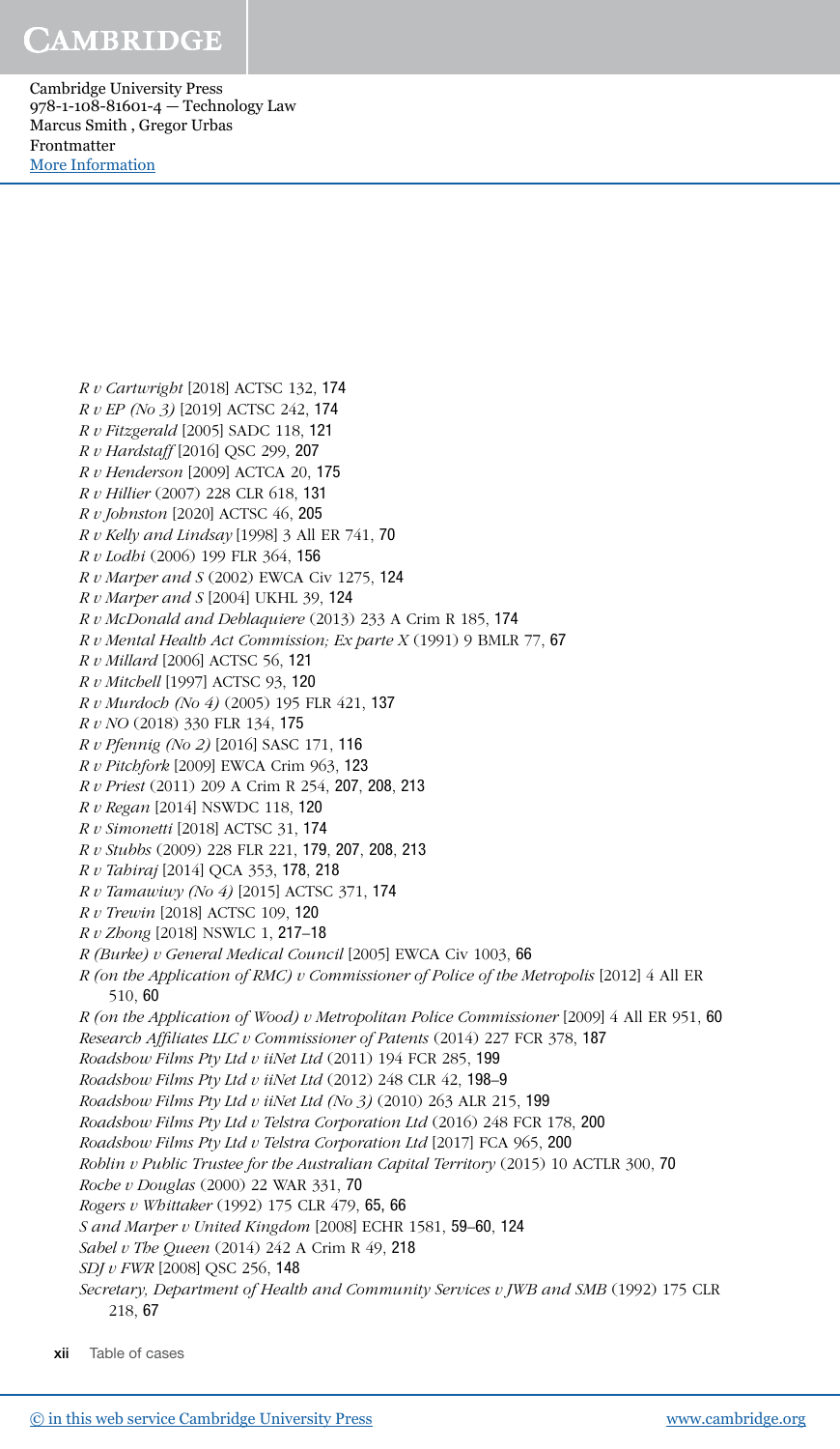Cambridge University Press 978-1-108-81601-4 — Technology Law Marcus Smith , Gregor Urbas Frontmatter [More Information](www.cambridge.org/9781108816014)

> Smethurst v Commissioner of Police (2020) 376 ALR 575, 205 Smith v Jones [2020] NSWDC 262, 170 Smith v The Oueen (2001) 206 CLR 650, 137 Sorrell v IMS Health Care 564 US 552 (2011), 61 Soyke v The Queen [2016] NSWCCA 112, 217 State of Wisconsin v Loomis, 881 NW 2d 749 (2016), 116 Symbian v Commissioner of Patents [2008] EWCA Civ 1066, 188 Trkulja v Google Inc [2015] VSC 635, 169 Trkulja v Google LLC (2018) 263 CLR 149, 196 Tuioti and Minister for Home Affairs (Migration) [2019] AATA 4423, 207 United States v Nosal (II), 828 F 3d 865 (2016), 146 United States of America v Griffiths [2004] FCA 879, 215 Universal Music Australia Pty Ltd v Cooper (2005) 150 FCR 1, 197–8 Universal Music Australia Pty Ltd v Cooper [2005] FCA 1878, 198 Universal Music Australia Pty Ltd v Sharman Licensed Holdings Ltd (2005) 222 FCR 465, 198 Universal Music Australia Pty Ltd v TPG Internet Pty Ltd (2017) 348 ALR 493, 200 Velevski v The Queen (2002) 76 ALJR 402, 132 W v Egdell [1990] Ch 359, 67 Washington University v Catalona, 437 F Supp 2d 985 (2006), 70, 75 Watkins v DPP (Vic) (2015) 304 FLR 105, 207 Williams v Spautz (1992) 174 CLR 509, 168 Wilson v Bauer Media Pty Ltd [2017] VSC 521, 169

> > Table of cases xiii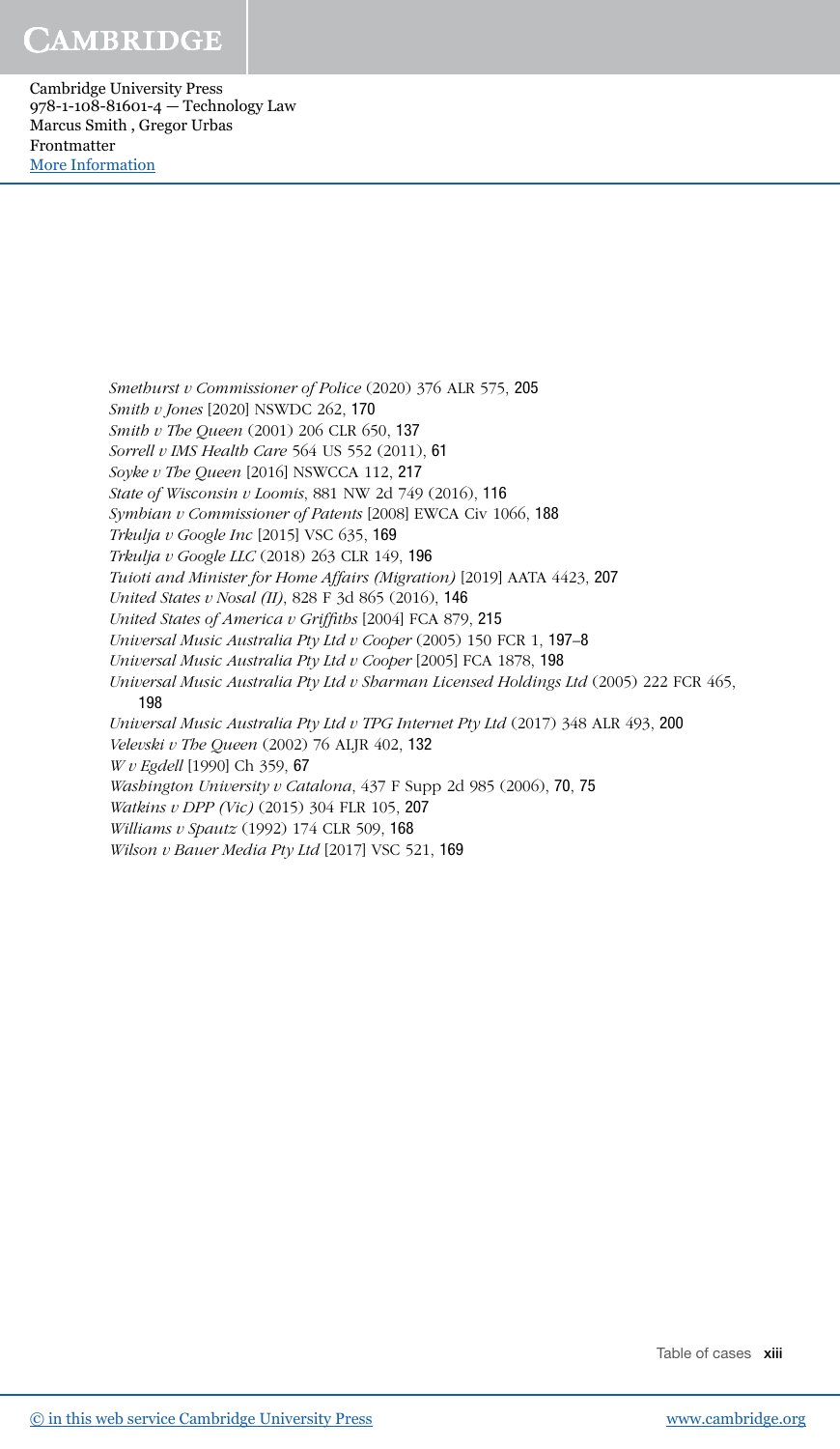Cambridge University Press 978-1-108-81601-4 — Technology Law Marcus Smith , Gregor Urbas Frontmatter [More Information](www.cambridge.org/9781108816014)

## TABLE OF **STATUTES**

#### Australia

Anti-Money Laundering and Counter-Terrorism Financing Act 2006 s 5, 96–7 s 76B, 97 Anti-Money Laundering and Counter-Terrorism Financing Amendment Act 2017, 96 Australian Information Commissioner Act 2010 pt 2 div 3, 47 s 6, 47 Australian Securities and Investments Commission Act 2001, 96 Biosecurity Act 2015, 223 Combatting Child Sexual Exploitation Legislation Amendment Act 2019, 178 Competition and Consumer Act 2010, 195 Constitution s 51(xviii), 187 s 51(xxix), 41 Copyright Act 1968 pt V, 195 pt V div 2AA, 196, 198 s 36, 197 s 36(1A), 196 s 39B, 196, 197 s 101(1A), 196 s 115, 200 s 115A, 199–200 Copyright Amendment (Digital Agenda) Act 2000, 196 Copyright Amendment (Online Infringement) Act 2015, 199 Copyright Amendment (Online Infringement) Act 2018, 199 Corporations Act 2001, 96 Crimes Act 1914 pt IAB, 207

pt IE, 206 s 3K(1), 204 s 3K(2), 204 s 3K(4), 204 s 3L(1), 204 s 3L(1A), 204 s 3L(2), 204 s 3L(4), 204 s 3LA, 204, 205 s 3LAA, 204 s 3M, 206 s 16AAA, 219 Crimes Legislation Amendment (Serious and Organised Crime) Act (No 2) 2010 (Cth) s 3LAA, 204 Criminal Code Act 1995, 178 div 102, 156 pt 5.1, 212 pt 5.3, 212 pt 10.6, 178, 212 pt 10.7, 212 s 15.1, 212 s 100.1, 156 s 272.9, 180 s 272.11, 180 s 375.1, 153 s 473.1, 147 s 473.4, 174 s 474.4, 154 s 474.14, 147, 156 s 474.15, 156 s 474.17, 156, 174 s 474.17(1), 173 s 474.17A, 173 s 474.22, 178 s 474.22A, 178 s 474.23, 178

pt IAC, 207

s 474.25C, 177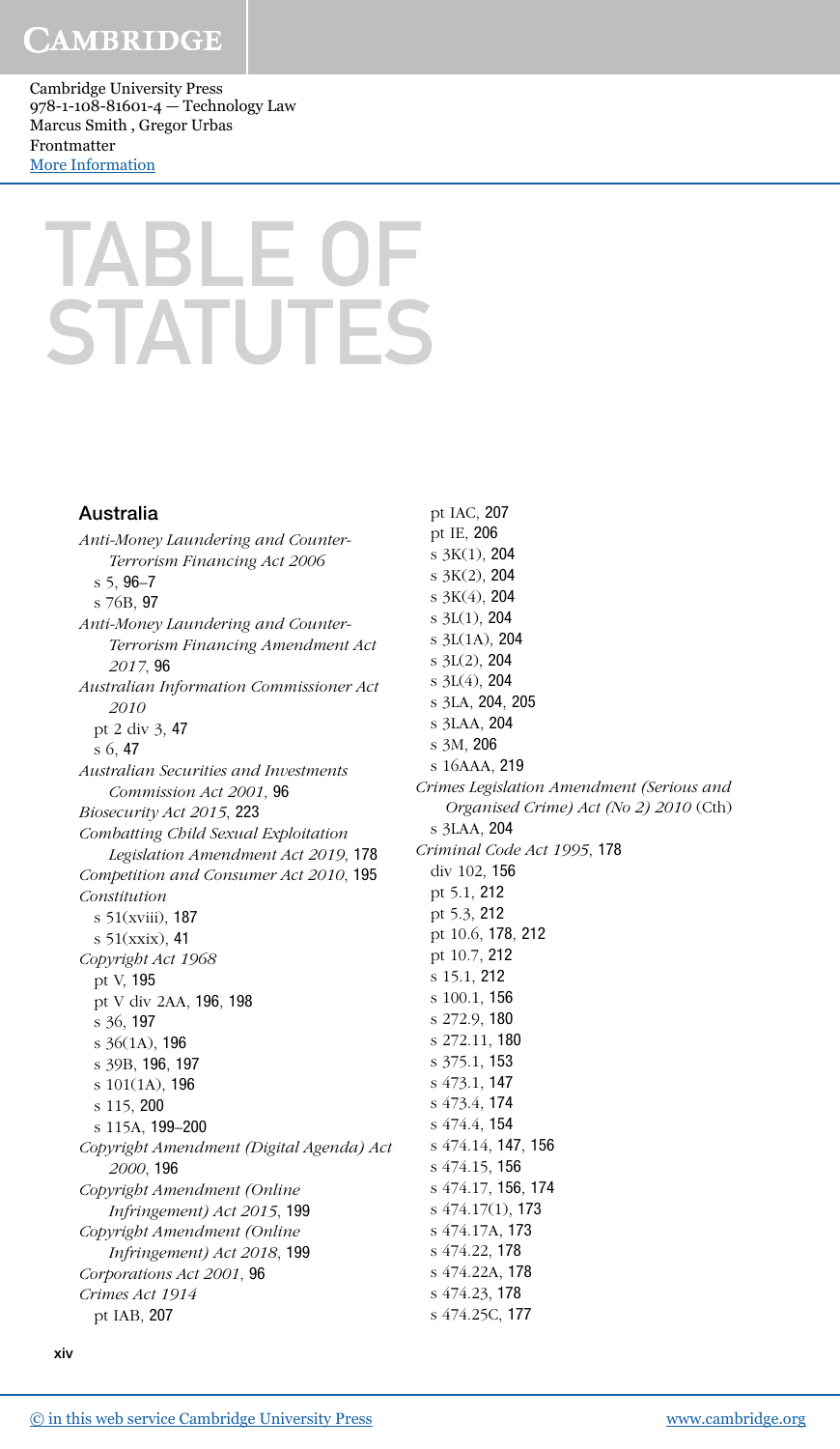Cambridge University Press 978-1-108-81601-4 — Technology Law Marcus Smith , Gregor Urbas Frontmatter [More Information](www.cambridge.org/9781108816014)

> s 474.26, 178 s 474.27, 178, 179 s 474.27A, 178 s 474.29A, 177 s 474.30, 173 ss 474.30–474.45, 172 s 474.31, 172 s 474.32, 172 s 474.32(1), 172 s 474.32(2)–(7), 172 s 474.33, 173 s 474.34, 173 s 474.37, 173 s 474.38, 173 ss 474.46–474.48, 172 s 475.2, 212 s 476.3, 212 s 477.1, 147 Criminal Code Amendment (Agricultural Protection) Act 2019, 172 Criminal Code Amendment (Protecting Minors Online) Act 2017, 177 Criminal Code Amendment (Sharing of Abhorrent Violent Material) Act 2019, 172 Cybercrime Act 2001, 204 Disability Discrimination Act 1992, 73 s  $46(1)(f)-(g)$ , 73 Electronic Transactions Act 1999 s 8(1), 99 Enhancing Online Safety Act 2015, 182 pts 1–5, 177 pt 5A, 182 Enhancing Online Safety (Non-Consensual Sharing of Intimate Images) Act 2018 17, 173, 182 Evidence Act 1995 s 29(4), 218 s 55, 116 s 79, 117, 132 s 79(1), 121, 218 s 80, 132 s 137, 117 s 138, 117, 208, 213 s 138(1), 208

s 138(3), 208 Federal Court Rules 2011 sch 1, 218 Freedom of Information Act 1982, 68 s 8F, 47 Identity-Matching Services Bill 2019, 9 My Health Records Act 2012, 68 Patents Act 1990, 7 s 18(1), 187 s  $18(1)(a)$ , 76 Privacy Act 1988, 38, 41, 42, 51 preamble, 42 pt IV div 2, 47 s 2A(a), 42 s 2A(b), 42 s 4, 73 s 6, 43, 44 s 6(1), 43, 68 s 16B(4), 73 s 36, 68 s 55A, 68 sch 1, 45 sch 1 cl 3.3(a), 43 sch 1 cl 6.1, 43 sch 1 cl 6.2(e), 44 Privacy Amendment (Office of the Privacy Commissioner) Act 2000, 47 Prohibition of Human Cloning for Reproduction Act 2002, 79 s 9, 85 s 13, 82 s 14, 86 s 15, 86 s 17, 85 s 18, 85, 86 s 20(3), 86 s  $20(4)(a)$ , 86 s  $20(4)(f)$ , 86 s 22, 86 ss 22–23C, 86 Racial Discrimination Act 1975, 171 Research Involving Human Embryos Act 2002, 79, 86 div 4, 86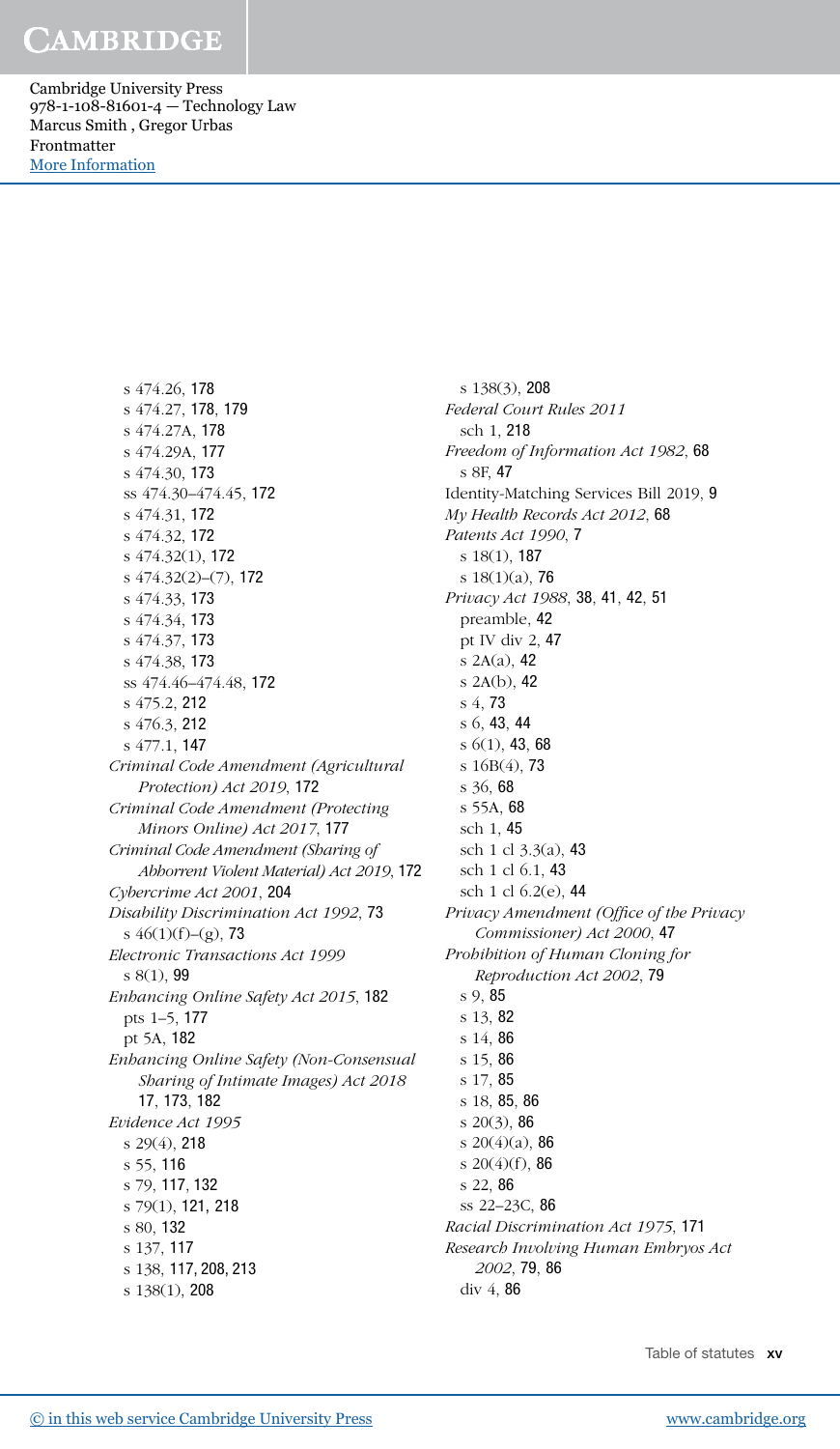Cambridge University Press 978-1-108-81601-4 — Technology Law Marcus Smith , Gregor Urbas Frontmatter [More Information](www.cambridge.org/9781108816014)

> s 10, 79 Social Security Act 1991 s 1229, 106 Spam Act 2003, 151 Surveillance Devices Act 2004, 51, 154, 207 Telecommunications Act 1997, 196 s 313(1), 166 s 313(3), 166 Telecommunications (Interception and Access) Act 1979, 5, 6, 51, 154, 206, 207 s  $7(2)$ , 51 s 172, 52 s 178(3), 54 s 178A(3), 54 s 179(3), 54 s 187A(4), 6 s 187AA, 6, 52 Telecommunications and Other Legislation Amendment (Assistance and Access) Act 2018, 6 s 317B, 56 s 317JAA, 56 s 317P, 56 s 317TAAA(6), 56 s 317ZG, 56 Trade Marks Act 1995 pt 12, 194 pt 14, 195 s 230, 195 Trade Practices Act 1974 s 52, 195 US Free Trade Agreement Implementation Act 2004, 198

#### Australian Capital Territory

Crimes Act 1900, 174 pt 2A, 108 s 35, 175 Human Cloning and Embryo Research Act 2004, 79 Human Tissue Act 1983 s 32, 71 Listening Devices Act 1992, 206 Transplantation and Anatomy Act 1978 s 6, 70

s 44, 71 Work Health and Safety Regulation 2011, reg 221, 108

#### New South Wales

Civil Liability Act 2002 s 50, 89 Crimes Act 1900 pt 1A, 212 s 529, 168 Crimes Amendment (Intimate Images) Act 2017, 17 Crimes (Domestic and Personal Violence) Act 2007 s 7, 177–8 s 8, 178 Crimes (Domestic and Personal Violence) Amendment Act 2018, 178 Defamation Act 2005 s 32, 169 Health Records and Information Privacy Act 2002, 68 Human Cloning for Reproduction and Other Prohibited Practices Act 2003, 79 Human Tissue Act 1983 s 4, 70 Point to Point Transport (Taxis and Hire Vehicles) Regulation, 102 Privacy and Personal Information Protection Act 1998, 48 Surrogacy Act 2010, 83 Surveillance Devices Act 2007, 206

#### **Queensland**

Civil Liability Act 2003 s 22, 89 Criminal Code 1899 s 365, 168 Information Privacy Act 2009, 48

#### Tasmania

Criminal Code Act 1924 s 257B, 150 Personal Information Protection Act 2004, 48

xvi Table of statutes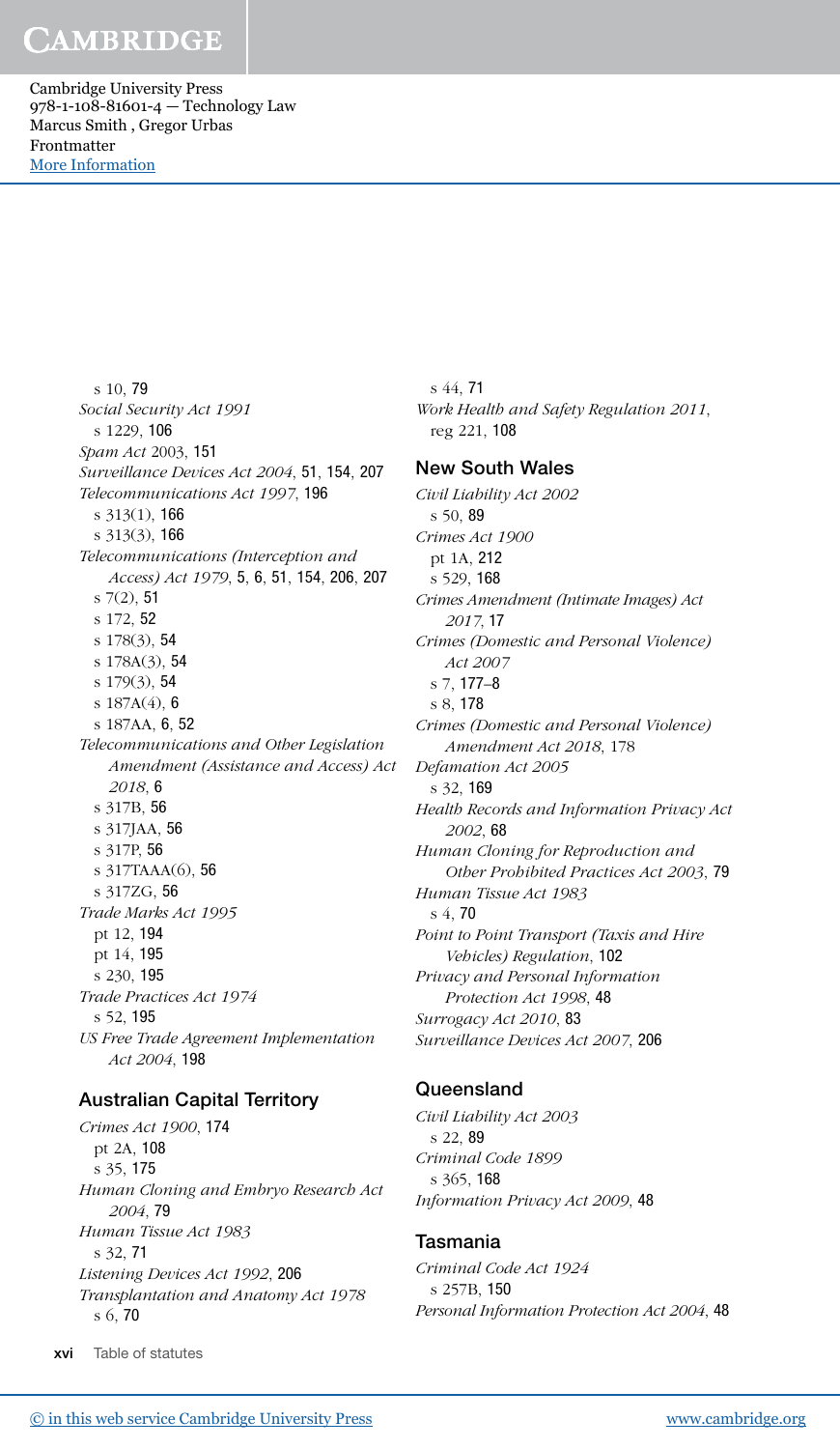Cambridge University Press 978-1-108-81601-4 — Technology Law Marcus Smith , Gregor Urbas Frontmatter [More Information](www.cambridge.org/9781108816014)

#### Victoria

Assisted Reproductive Treatment Act 2008, 83 s 28(2)(b), 81 Charter of Human Rights and Responsibilities Act 2006, 50 Crimes Act 1958 s 51M, 181 s 51N, 181 Crimes Amendment (Sexual Offences) Act 2016, 181 Crimes Amendment (Sexual Offences and Other Matters) Act 2014, 181 Information Privacy Act 2000, 50 sch 1 [4.2], 50 Privacy and Data Protection Act 2014, 48, 50 Summary Offences Act 1966 s 41DA, 181 s 41DB, 181 Wrongs Act 1958 s 59, 89

#### Western Australia

Criminal Law Amendment (Intimate Images) Act 2018, 17

#### United Kingdom

Computer Misuse Act 1990 s 1, 147 s 2, 147 Criminal Justice and Police Act 2001, 124 Data Protection Act 1998, 57 Data Protection Act 2018, 57 Human Tissue Act 2004 s 45(1)(a)(ii), 224 sch 4 cl 5(1)(d), 224 Sexual Offences Act 2003, 179 s 15, 179 s 15A, 179 Statute of Monopolies 1624, 187

#### United States of America

Communications Decency Act §230,165–6

 $§230(c)(1)$ , 166  $§230(c)(2)$ , 166 §230(d), 166 Computer Fraud and Abuse Act, 150 §1030(a)(5)(A), 143 §1030(e)(6), 146 Constitution, 116 First Amendment, 61 Fourth Amendment, 60–1, 125 Controlling the Assault of Non-Solicited Pornography And Marketing (CAN-SPAM) Act of 2003, 151 Criminal Law NC Gen Stat §14-458.1, 176 Digital Millennium Copyright Act, 196 DNA Fingerprint Act of 2005, 125 Foreign Intelligence Surveillance Act 1978, 61, 206 Identity Theft and Assumption Deterrence Act of 1998, 151 Identity Theft Penalty Enhancement Act of 2004, 151 Justice for All Act of 2004, 125 Omnibus Crime Control and Safe Streets Act of 1968 title III, 206 Uniting and Strengthening America by Fulfilling Rights and Ensuring Effective Discipline Over Monitoring Act 2015, 61, 62 Uniting and Strengthening America by Providing Appropriate Tools Required to Intercept and Obstruct Terrorism Act 2001, 61, 62, 206

s 215, 62 US Code Title 17 (Copyrights), §512, 198

#### International instruments

Additional Protocol to the Convention on Cybercrime, concerning the Criminalisation of Acts of a Racist and Xenophobic Nature Committed through Computer Systems, 171 Convention on Cybercrime, 147, 159, 171 art 1, 144 art 2, 145

Table of statutes xvii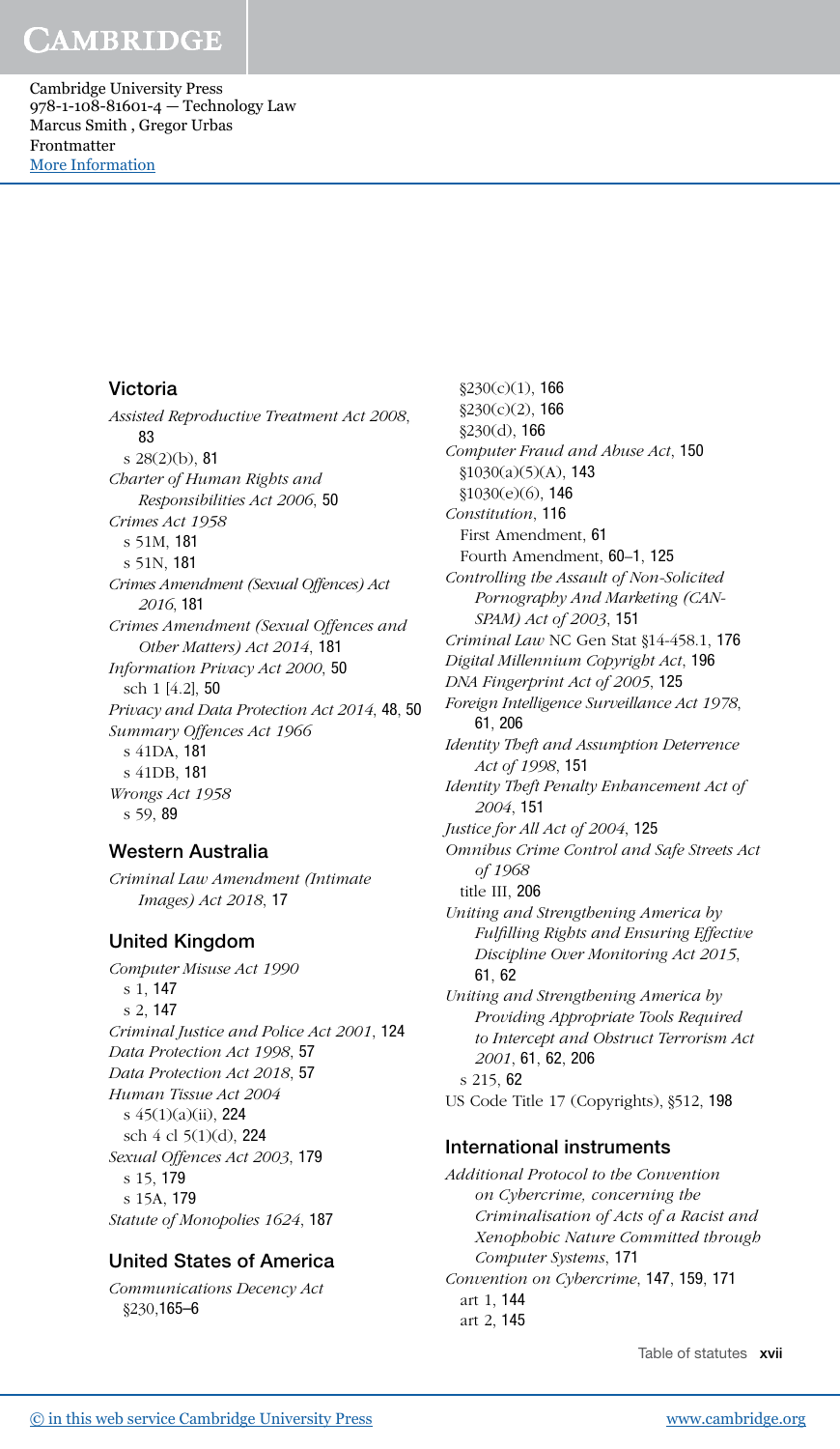Cambridge University Press 978-1-108-81601-4 — Technology Law Marcus Smith , Gregor Urbas Frontmatter [More Information](www.cambridge.org/9781108816014)

> arts 2–5, 144–5 art 6, 142 arts 7–8, 149–50 art 9, 178 art 10, 191–2 art 22, 210 art 24, 214 art 29, 214 art 30, 214 art 32, 214 art 35, 214 Convention on Protection of Children against Sexual Exploitation and Sexual Abuse, 178 Convention for the Protection of Individuals with regard to Automatic Processing of Personal Data, 42 Data Protection Directive 95/46/EC, 57 art 12, 57 European Convention on Human Rights art 8, 59, 60, 124

art 14, 124 European Patent Convention art 52(2)(c), 186 General Data Protection Regulation, 57 art 6, 58 art 16, 58 art 17, 58 art 20, 58 art 22, 58 art 32, 58 art 34, 58 International Covenant on Civil and Political Rights, 42, 63 United Nations Convention on the Use of Electronic Communications in International Contracts, 99 Universal Declaration of Human Rights, 40

#### Republic of the Philippines

Electronic Commerce Act of 2000 s 33, 143

xviii Table of statutes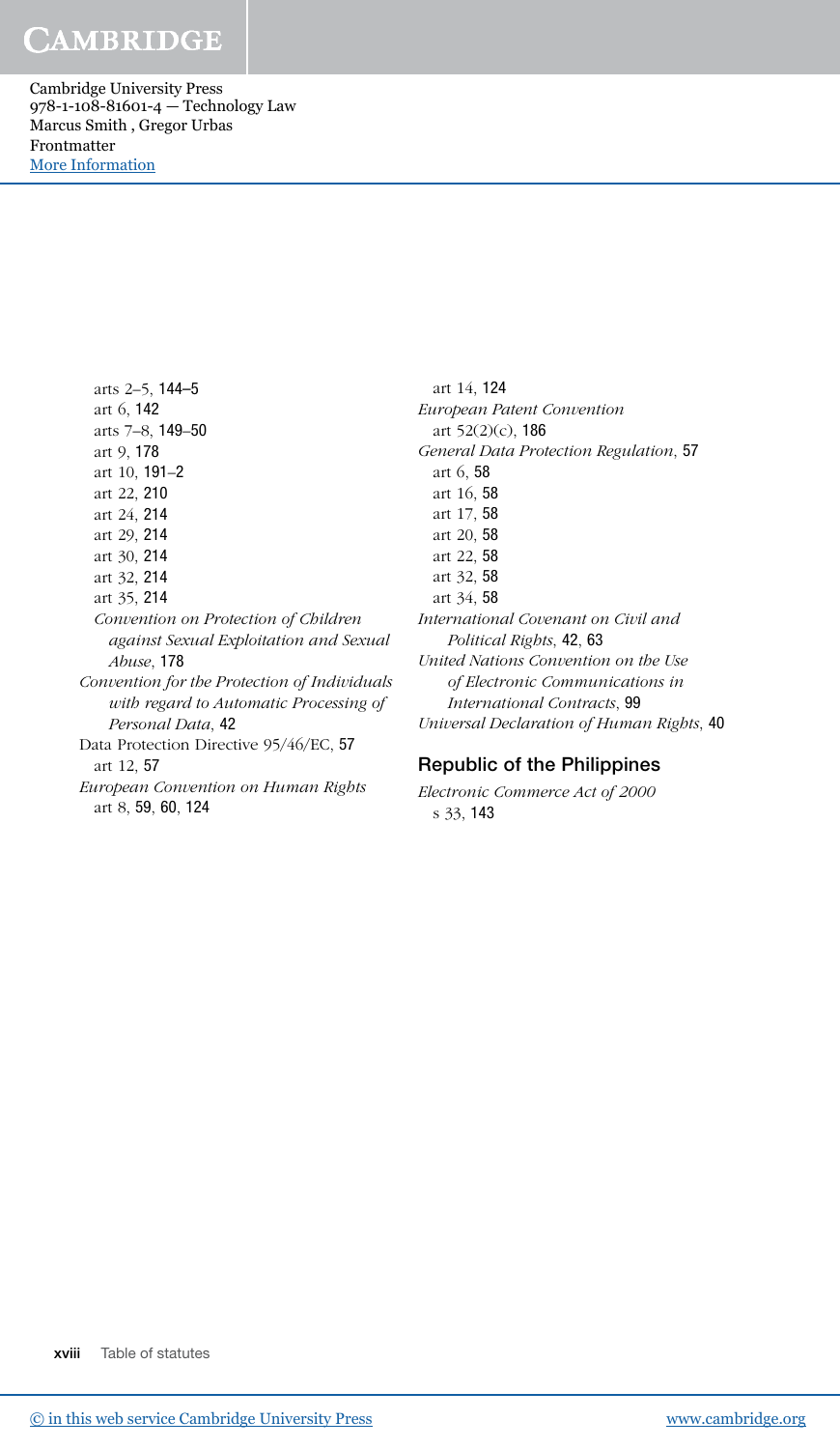## ACKNOWLEDGEMENTS

The authors would like to acknowledge Cambridge University Press, and in particular Lucy Russell, Senior Academic Commissioning Editor, and Rose Albiston, Academic Development Editor, for their support and input. We are also grateful to the independent peer reviewers for their time and the important feedback they provided. Finally, we would like to thank our families and colleagues for their support and patience throughout the writing of this text.

The authors and Cambridge University Press would like to thank the following for permission to reproduce material in this book.

Figure 2.1: Reproduced with permission of Oxford University Press, from Responsive Regulation: Transcending the Deregulation Debate. Permission conveyed through Copyright Clearance Center, Inc; Figure 2.2: Reproduced with permission of Lawrence Lessig; Figure 2.3: Originally published by Routledge, reproduced under STM signatory guidelines; Tables 3.1 and 3.2: © Office of the Australian Information Commissioner. Reproduced under CC BY 3.0 AU licence (https://creativecommons.org/licenses/by/3.0/au/legalcode); Extracts from the Office of the Australian Information Commissioner: © Office of the Australian Information Commissioner. Reproduced under CC BY 3.0 AU licence (https:// creativecommons.org/licenses/by/3.0/au/legalcode); Extracts from Commonwealth legislation: Sourced from the Federal Register of Legislation. Reproduced under Creative Commons Attribution 4.0 International (CC BY 4.0). For the latest information on Australian Government law please go to https://www.legislation.gov.au; Extracts from General Data Protection Regulation:  $\circ$  European Union, 1995–2020; Extracts from D'Arcy v Myriad Genetics Inc [2015] HCA 35; Honeysett v The Queen [2014] HCA 29: Reproduced with permission from the High Court of Australia; Extract from National Health and Medical Research Council, Ethical Guidelines on the Use of Assisted Reproductive Technology in Clinical Practice and Research (NHMRC, 2017), 21: © Commonwealth of Australia 2019. Reproduced under CC BY 3.0 AU licence (https://creativecommons.org/licenses/by/3.0/ au/legalcode); Extract from Ronald Leenes et al, 'Regulatory challenges of robotics: some guidelines for addressing legal and ethical issues' (2017) 9(1) Law, Innovation and Technology 1: Originally published by Taylor and Francis, reproduced under STM signatory guidelines; Extracts from Council of Europe, Convention on Cybercrime, Treaty no. 185 opened for signature in Budapest on 23 November 2001; The Council of Europe's Convention on Cybercrime: Reproduced with the permission of the Council of Europe; Extract from John Richardson, 'Stuxnet as Cyberwarfare: Applying the Law of War to the Virtual Battlefield' (2011) 29(1) Journal of Computer and Information Law 1: © Oxford University Press. Reproduced under STM guidelines; Extract from Victorian legislation: © State of Victoria, Australia. Copyright in all legislation of the Parliament of the State of Victoria, Australia, is owned by the Crown in right of the State of Victoria, Australia. This